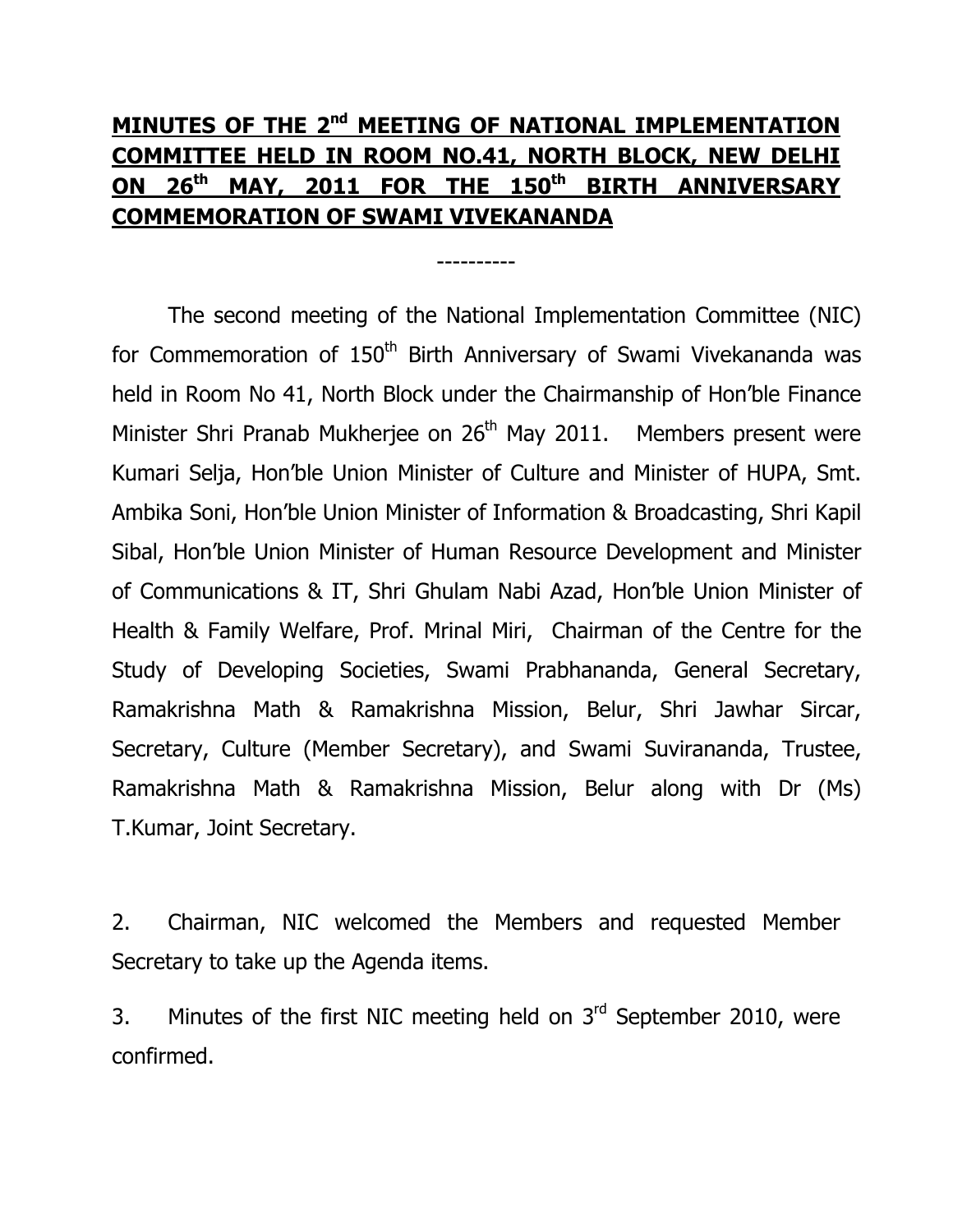4. Member Secretary took up the Report on Action Taken on the decisions at the first NIC meeting (Annexure II). All the items therein were discussed. It was informed that the VVEP of R.K. Mission for Rs.100 crores had been approved by the EFC on 23 May 2011. The Review Sub Committee for the VVEP had met twice on  $11<sup>th</sup>$  January 2011 and 26<sup>th</sup> May 2011. These were noted by NIC.

- 5. On specific proposals, the following were agreed to by the NIC.
	- a)Proposal of Ramakrishna Mission Institute of Culture, Kolkata the revised budget and content to ensure that there was no overlap with the VVEP, would be awaited from the Institute, through R.K. Mission, Belur and examined, on file, for an appropriate decision.
	- b)Proposal of Ramakrishna Mission Vivekananda University, Belur for establishing a UNESCO Chair – the decision of MHRD about present non-availability of funds to support, it would be communicated to R.K. Mission.
	- c)Proposal of Ramakrishna Sarada Mission Sister Nivedita Girls School, Kolkata for acquisition and renovation of Sister Nivedita's residence – Member Secretary would take up the matter again with the new State Government and renew support for restoration and conservation of the premises through the Archaeological Survey of India.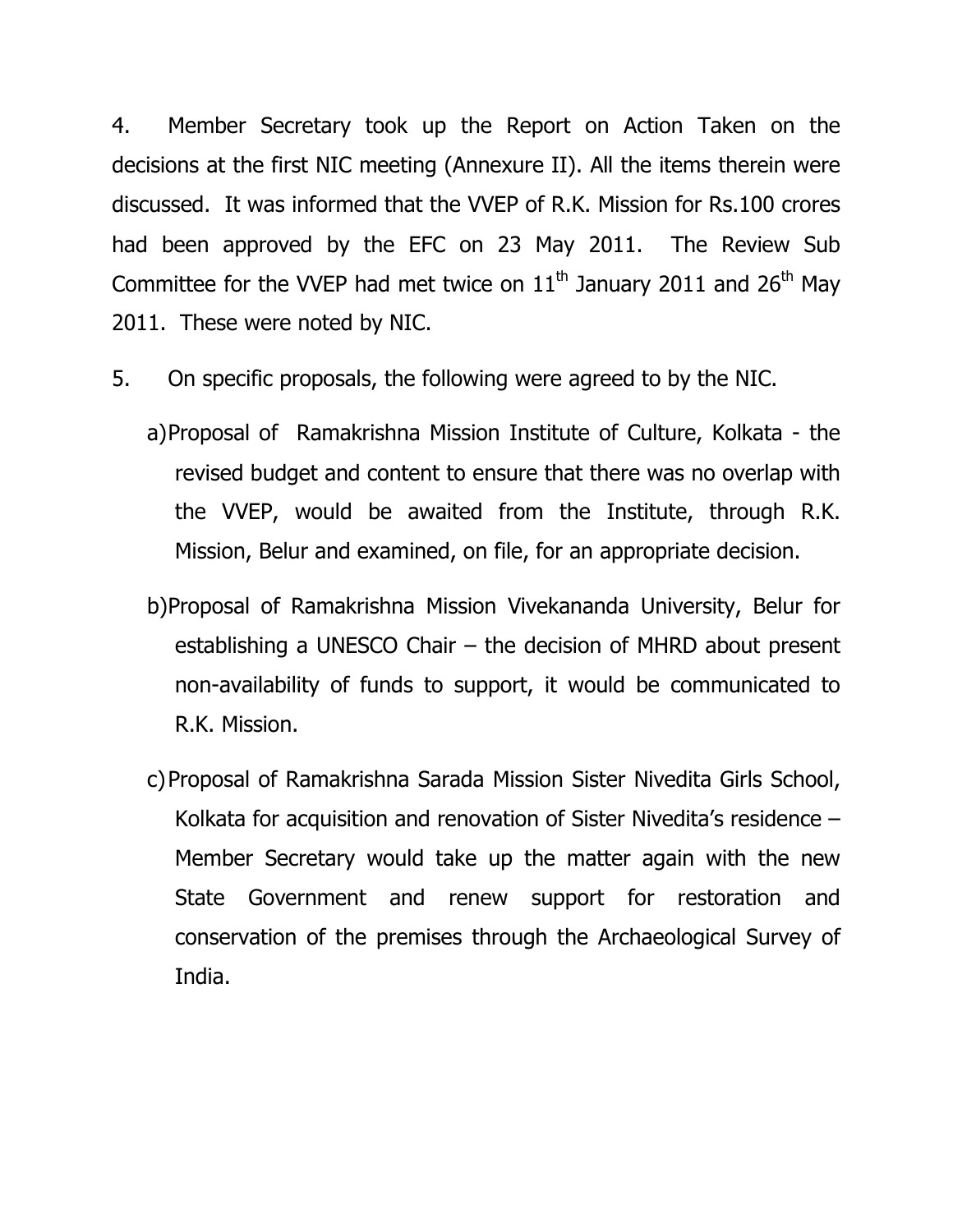- d)Proposal of Shri Sunil Kr. Dutt for production of DVDs on Swami Vivekananda for Ramakrishna Mission, Belur – may be kept open for the time being.
- e)Proposals of ICCR for their overseas programmes details may be sought by Ministry of Culture.
- f) Proposal for a logo  $-$  since in the case of the Tagore Commemorations in 2011-12, no logo was adopted, the matter may be deferred for a suitable decision to 2013-14, the  $150<sup>th</sup>$  year of Swami Vivekananda.
- g)Proposal for upgrading School/ College where Swami Vivekananda studied – views of the new State Government of West Bengal may be sought.

6. Member Secretary tabled the main decisions of the Review Sub-Committee at their meetings of  $11<sup>th</sup>$  January 2011 and 26<sup>th</sup> May 2011. He highlighted that the accounts of the VVEP would be audited and scrutinised according to Guidelines to be issued by the Ministry of Culture. The release of funds for 2011-12 would be based on satisfactory Audit Reports and Utilisation Certificate of the first instalment of Rs.8 crores released in 2010 (out of Rs.12 crores).

7. The decisions on the proposal relating to the conservation of the four heritage Monuments - Pothimalar Building, Ferozepur, Punjab, Fatehpuri Mosque, Delhi, Rachol Seminary, Goa, & Kodalmanichkam Temple, Kerala were presented by Member-Secretary. The Archaeological Survey of India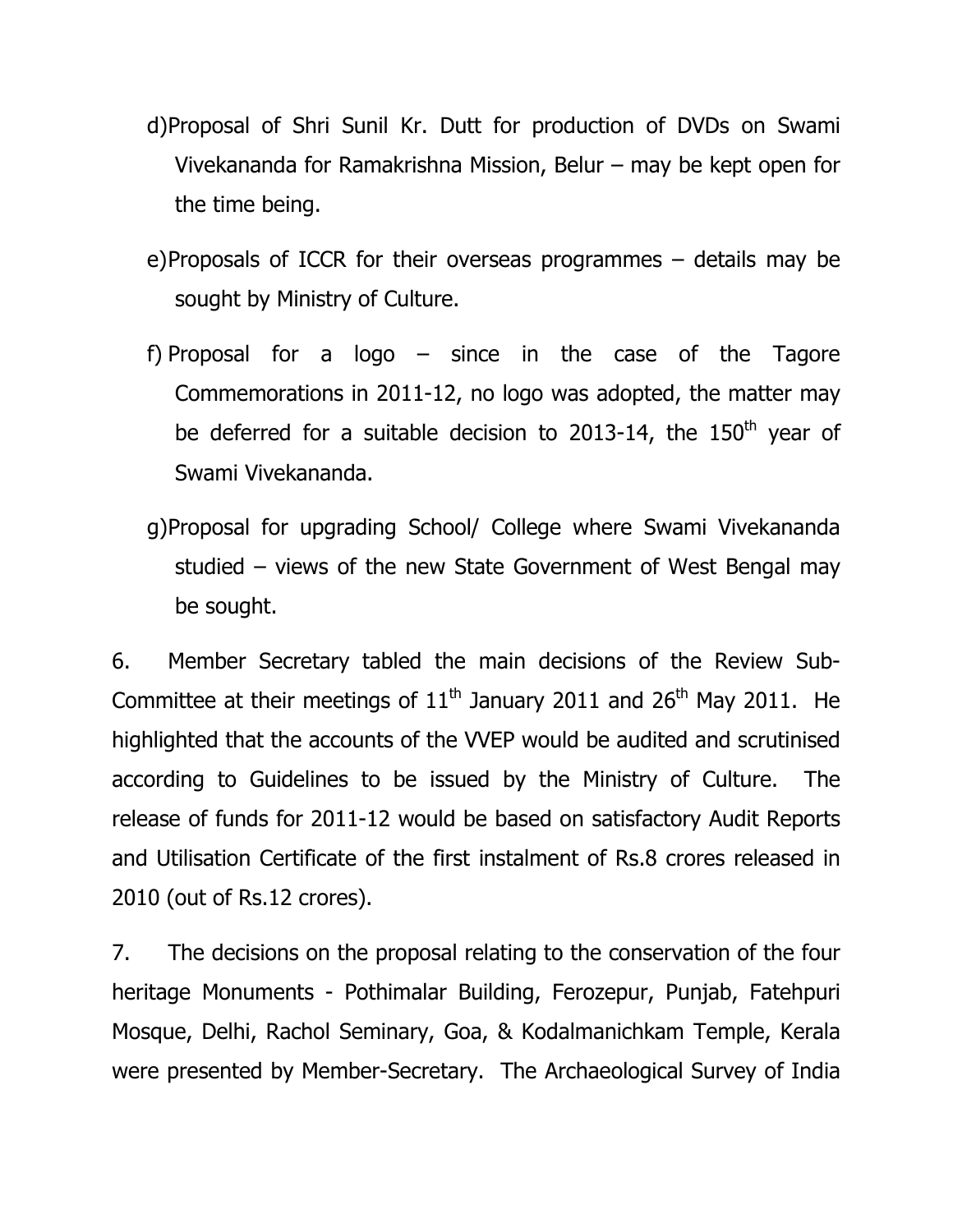would take up conservation work after ascertaining the respective State Governments' views and those of the community and put in place mechanisms for ensuring proper maintenance of these Monuments, on a self–sustaining basis preferably, through local Committees. Two more Monuments may be added to the list, tentatively including, inter-alia, Patna Sahib Gurudwara and Tawang Monastery in Arunachal Pradesh.

These were approved by NIC.

#### 8. Consideration of two proposals for extension of Hospitals:

## a) Proposal of Ramakrishna Mission Sevashrama (Charitable Hospital), Vrindaban

#### b) Proposal of Ramakrishna Mission Seva Pratisthan, Kolkata.

a) NIC was informed that Ministry of Culture had sought comments of the Ministry of Health and FW and of the Government of Uttar Pradesh on the revised proposal submitted by Ramakrishna Mission Sevashrama (Charitable Hospital), Vrindaban, for upgradation/ extension of the Hospital and setting up of an Auditorium, at an estimated cost of Rs 269.86 lakhs, as had been advised by the first meeting of NIC of  $3<sup>rd</sup>$  September 2010. Whereas Ministry of Health & FW had no objection to the proposal, the Government of Uttar Pradesh had not responded despite several reminders. NIC observed that there was no need to make further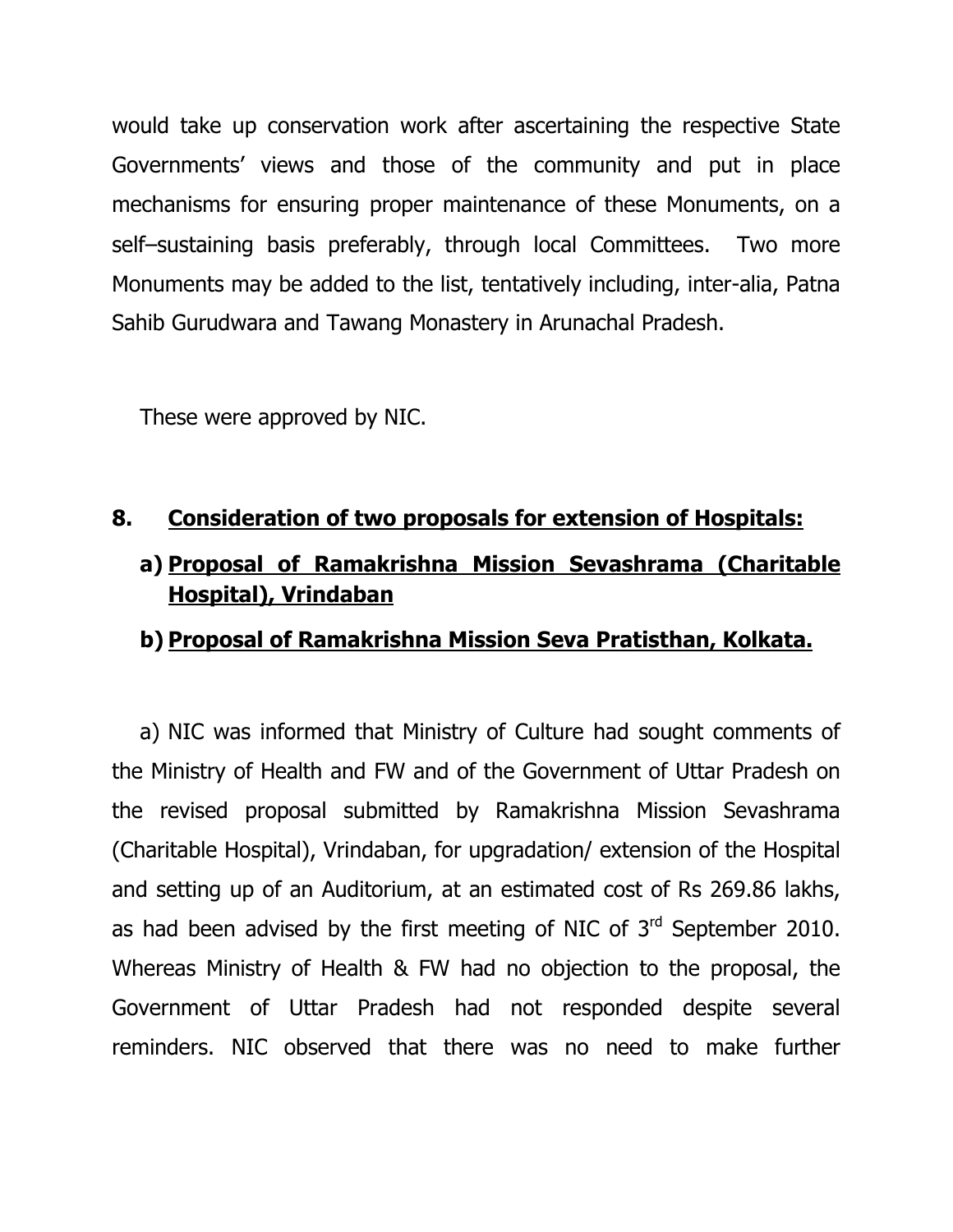references to the State Government as it was a private charitable Institution.

NIC approved the proposal.

b) The proposal of extension of Ramakrishna Mission Seva Pratisthan, Kolkata, by construction of a Swami Vivekananda Diagnostic Cardiac Care Centre at an estimated cost of Rs 20.21 crores as given in Annexure IV of the Agenda was taken up. NIC advised that since a new Government was in position, it may be appropriate to seek its comments. Those of the Ramakrishna Mission, Belur may also be obtained. The proposal may be submitted, on file, to the Chairman, thereafter, for a decision.

#### 9. Consideration of Proposals from State Governments

a) NIC approved the proposal of Government of Assam as given in Annexure V of the Agenda, for financial assistance of Rs 59,19,500 for taking up various Commemorative activities at the State and Zonal levels. This had been taken up at the first meeting of the NIC on  $3<sup>rd</sup>$  September 2010.

b) The proposal of the Government of Chhattisgarh for development of places in Raipur associated with Swami Vivekananda as Tourist Centres, setting up of a Study Centre of international standards and bringing out publications etc. as given in Annexure VI of the Agenda, at an estimated cost of Rs 45 crores - and thereafter involving yearly grant of Rs 5 crores -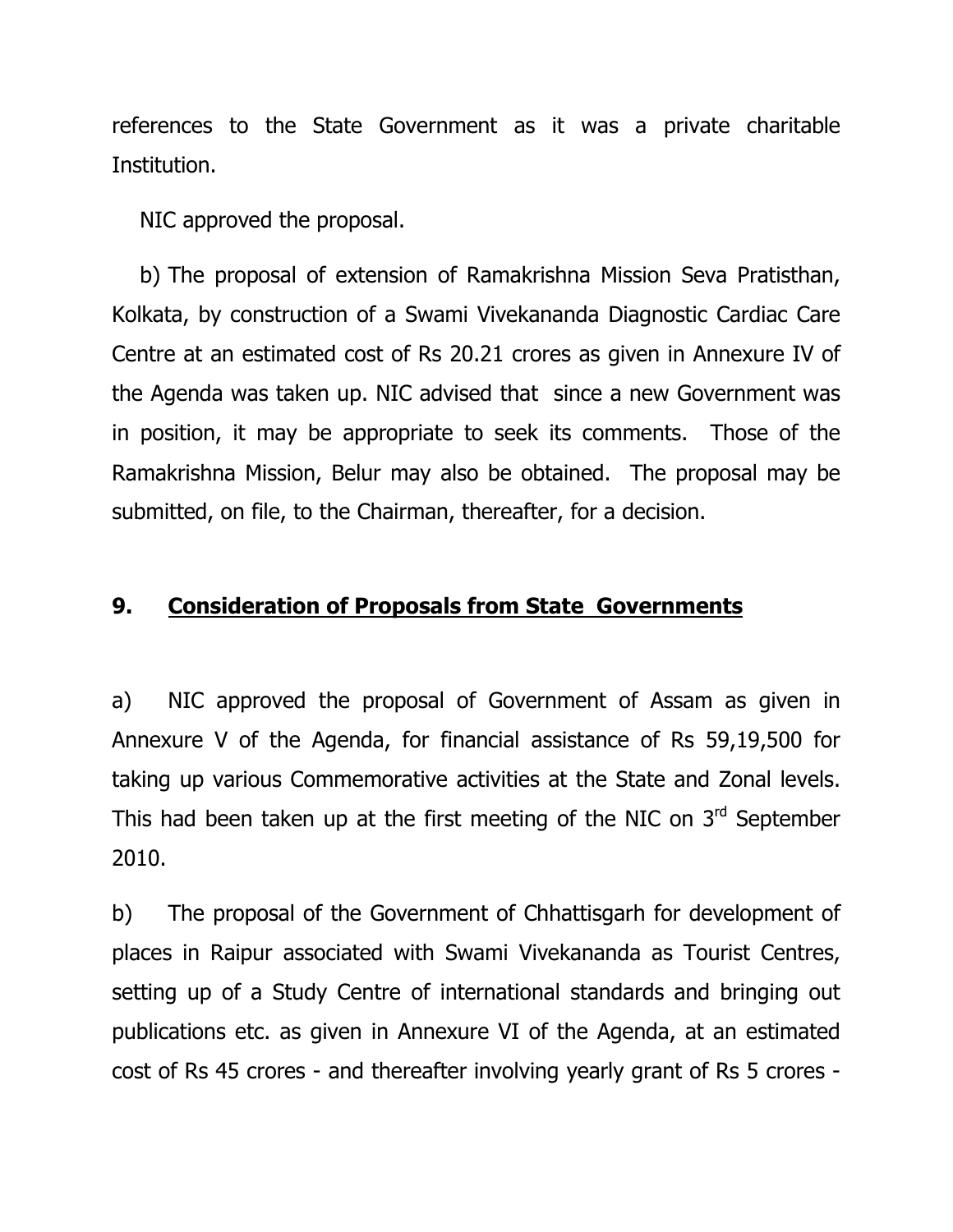was considered. However, the estimates were assessed to be on the higher side. NIC did not approve it.

## 10. Consideration of Proposal from Shree Ramakrishna Ashrama, M. Rampur, Distt. Kalahandi, Odisha.

The proposal of Shree Ramakrishna Ashrama, M. Rampur, Kalahandi in Odisha for construction of an additional floor on the Vivekananda Memorial Building and taking up various other programmes at an estimated cost of Rs 301 lakhs, which had been considered at the first meeting of the NIC on 3<sup>rd</sup> September 2010, was approved by the NIC, as the Institution had since been recommended by the State Government and was reportedly doing commendable work in a tribal and backward District of the State.

### 11. Consideration of proposal from Ramakrishna Vivekananda Mission, Barrackpore

The proposal of Ramakrishna Vivekananda Mission, Barrackpore for construction of an Auditorium, which had been considered at the first meeting of the NIC on  $3<sup>rd</sup>$  September 2010, was taken up. The revised estimated cost of Rs. 1.36 crores as per Annexure VII of the Agenda was approved by NIC as it was assessed to be a good Project, being proposed at a reasonable cost.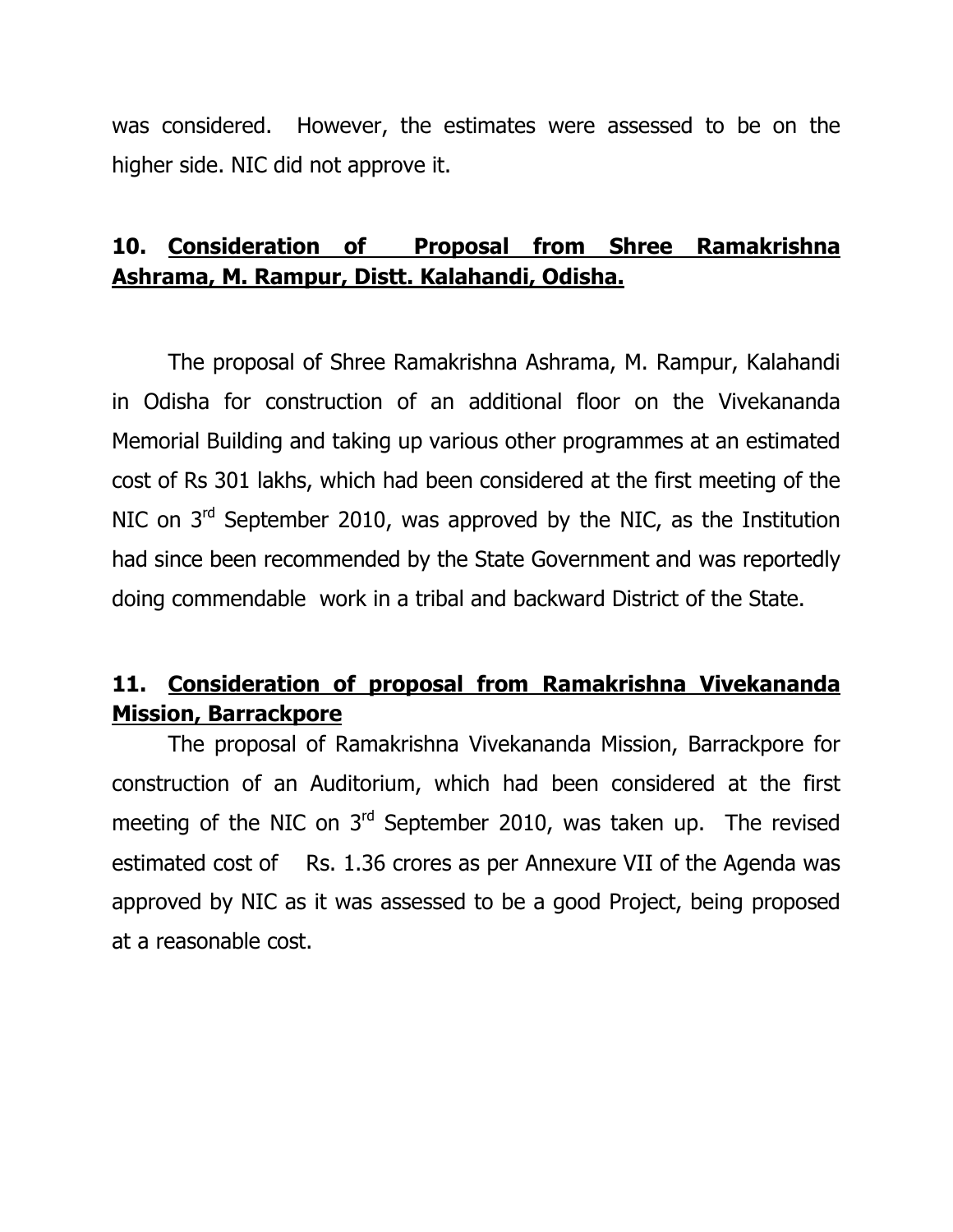## 12. Consideration of the Proposal from Ramakrishna Mission, Khetri

The proposal of Ramakrishna Mission, Khetri for financial assistance of Rs 72.80 lakhs (as drawn up by the Archaeological Survey of India) for conservation of the heritage building as per details in Annexure VIII of the Agenda was approved by the NIC as a "last - mile" assistance for setting up of a Museum related to Swami Vivekananda's life, which was being supported by the Ministry of Culture, under its 'Scheme for Regional Museums'.

## 13. Consideration of Overseas Proposals: (2)

## a) Proposal from the Art Institute of Chicago for an Endowment for an Annual Vivekananda Lecture

#### &

# b) Consideration of Proposal from the University of Chicago for an Endowment for establishment of a Visiting Professorship in honour of Swami Vivekananda

NIC considered two following proposals -

(a) Proposal from the Art Institute of Chicago for an Endowment of US \$ 3,00,000 (Rs 1.35 crores approx.) for an Annual Vivekananda Lecture and

(b) Proposal from the University of Chicago for an Endowment of USD 1.5 million (Rs 6.75 crores approx) for establishing a Chair/ Visiting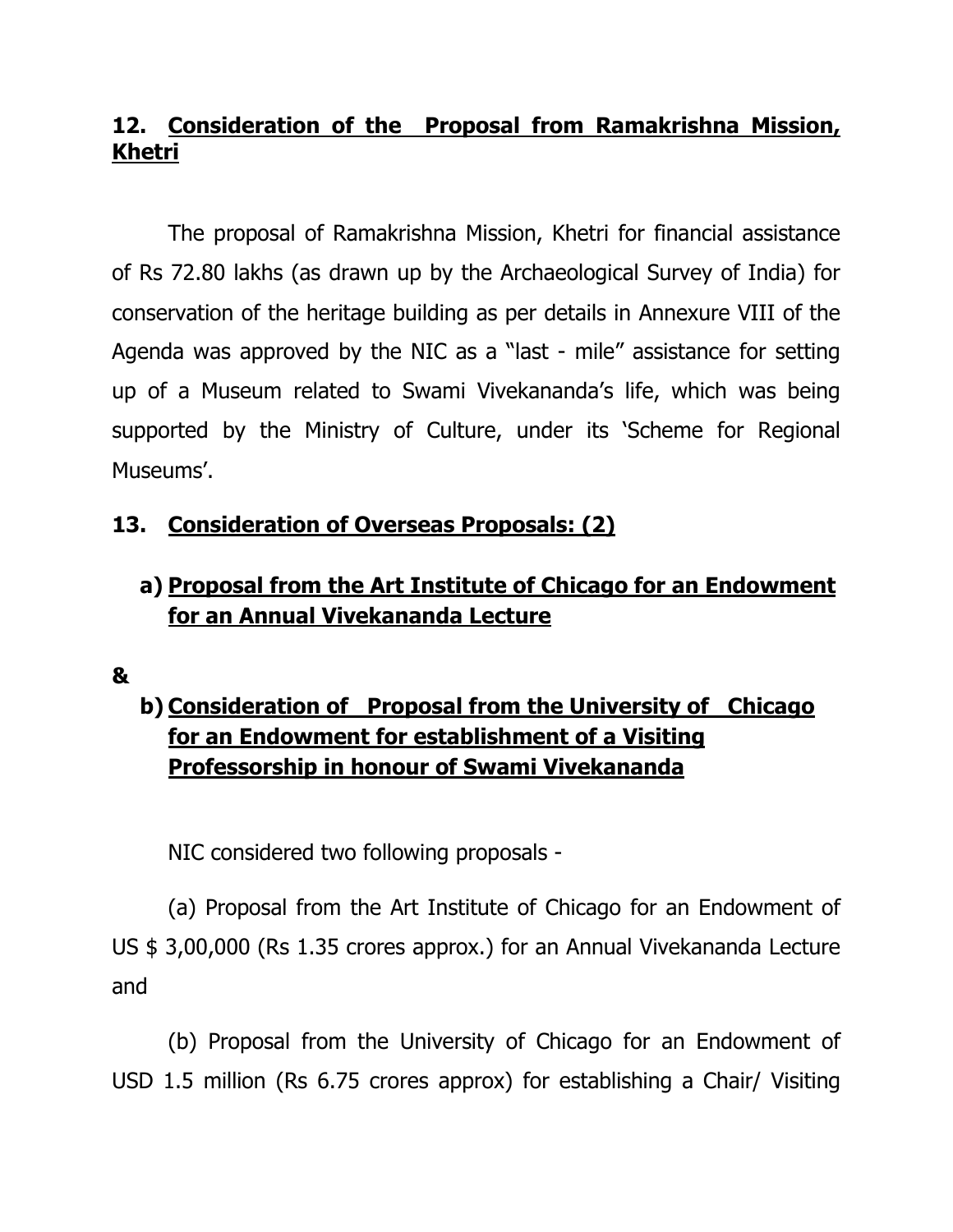Professorship in the field of Indian Culture and Studies as per details in Annexure X of the Agenda.

NIC approved the proposal from the University of Chicago for an Endowment in honour of Swami Vivekananda of USD 1.5 million for a Chair, to be suitably named, which would focus inter-alia, on Vivekananda and also hold Lectures, Seminars and suitable, related academic activities on Indian Culture and Indian Studies, on the lines presented in the revised proposal of the University in May 2011. MEA would be consulted. The selection of the distinguished Professor for the Visiting Chair would be made after taking inputs from the Ministry of Culture, from a panel of three, to be shortlisted according to the University of Chicago's established procedures. Consul General of India at Chicago would co-ordinate and oversee the Project, in consultation with the Ministry of Culture and submit regular Reports to it.

#### 14. Consideration of BUDGET and its enhancement

NIC approved the proposal for projecting a requirement of additional funds of about Rs 30 crores for the first Supplementary Demand for Grants, keeping in mind the Projects approved by it today and the committed support for the Commemorations.